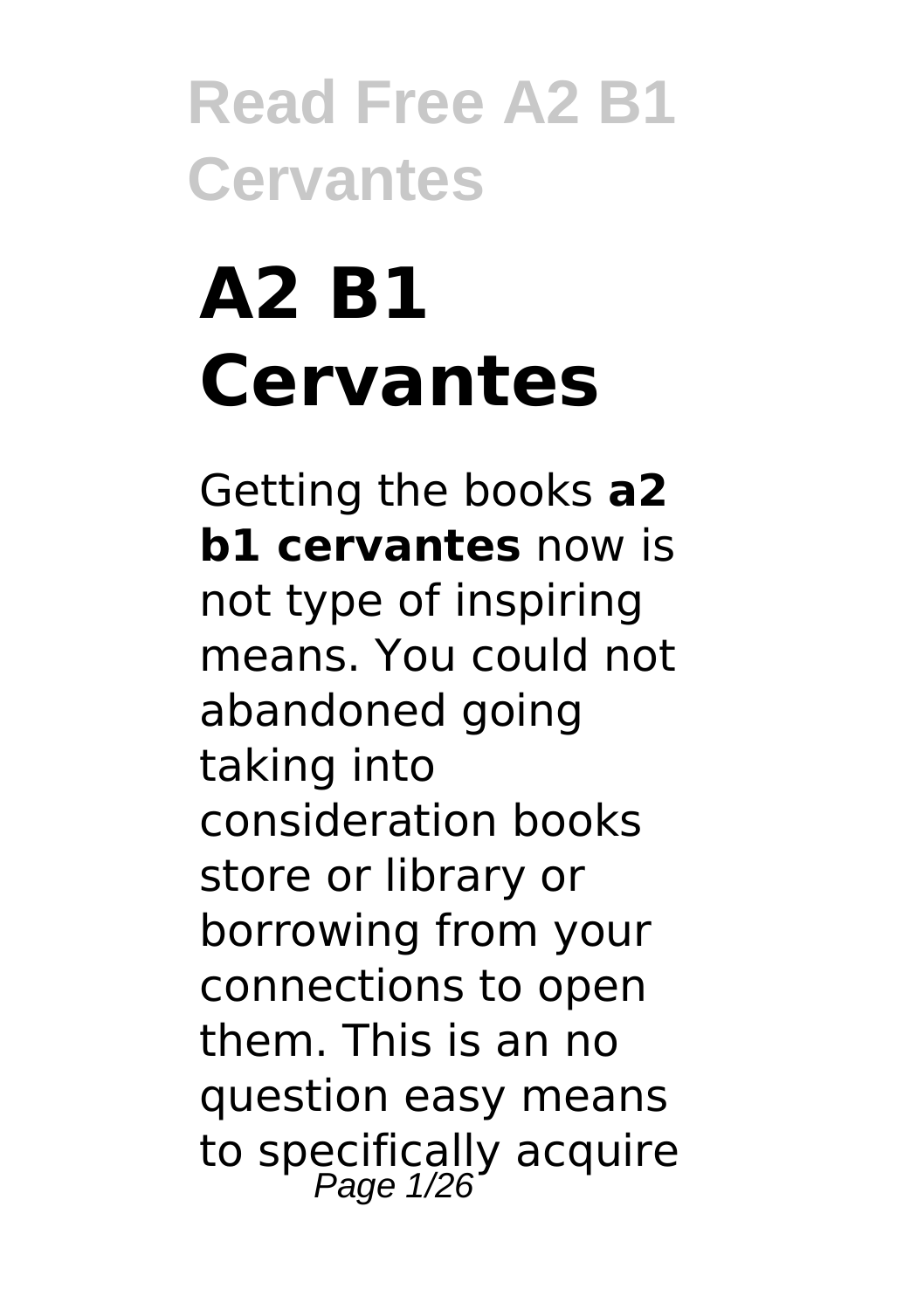lead by on-line. This online publication a2 b1 cervantes can be one of the options to accompany you following having further time.

It will not waste your time. consent me, the e-book will categorically vent you new event to read. Just invest tiny become old to read this on-line declaration **a2 b1** cervantes as skillfully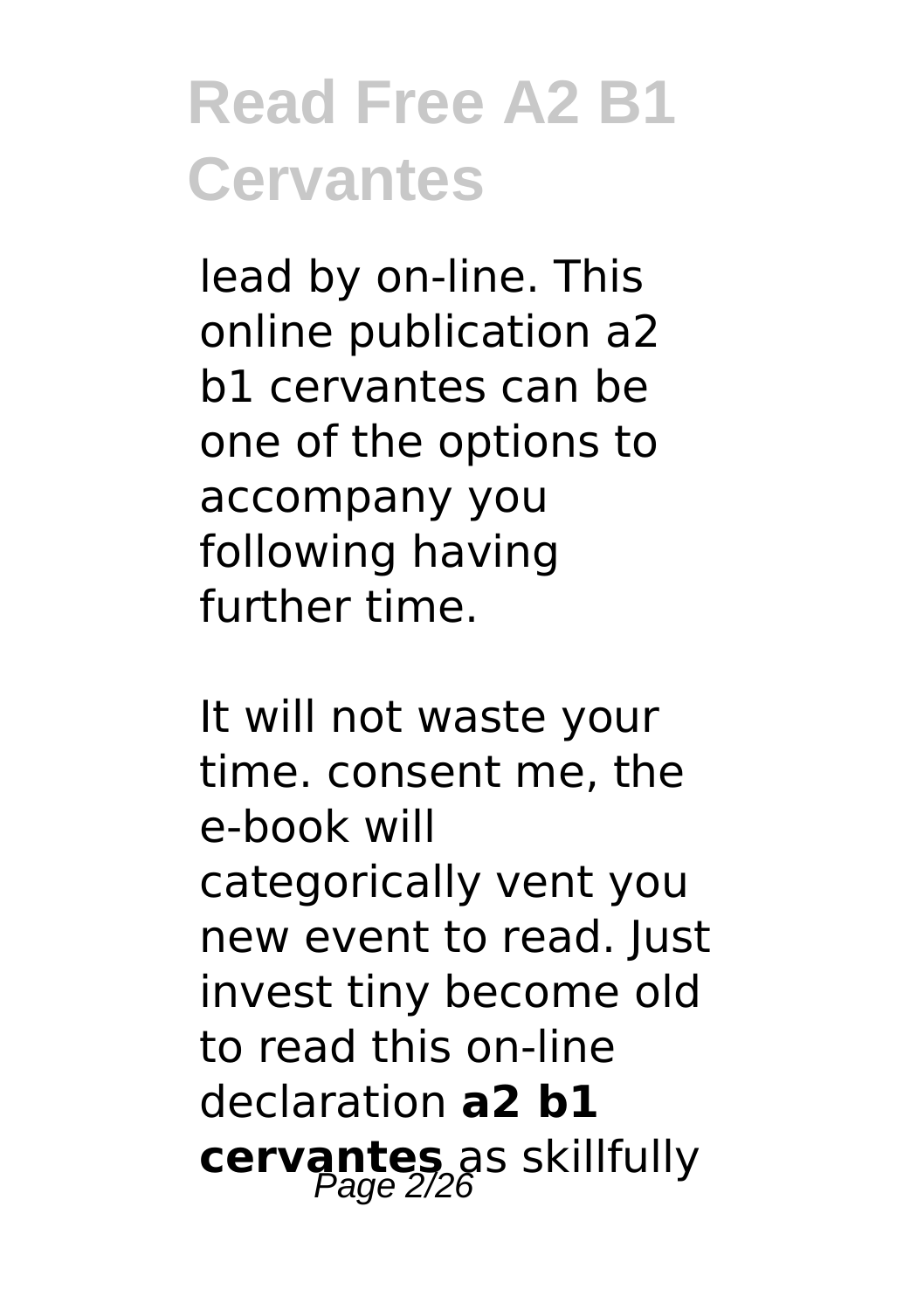as evaluation them wherever you are now.

As archive means, you can retrieve books from the Internet Archive that are no longer available elsewhere. This is a not for profit online library that allows you to download free eBooks from its online library. It is basically a search engine for that lets you search from more than 466 billion pages on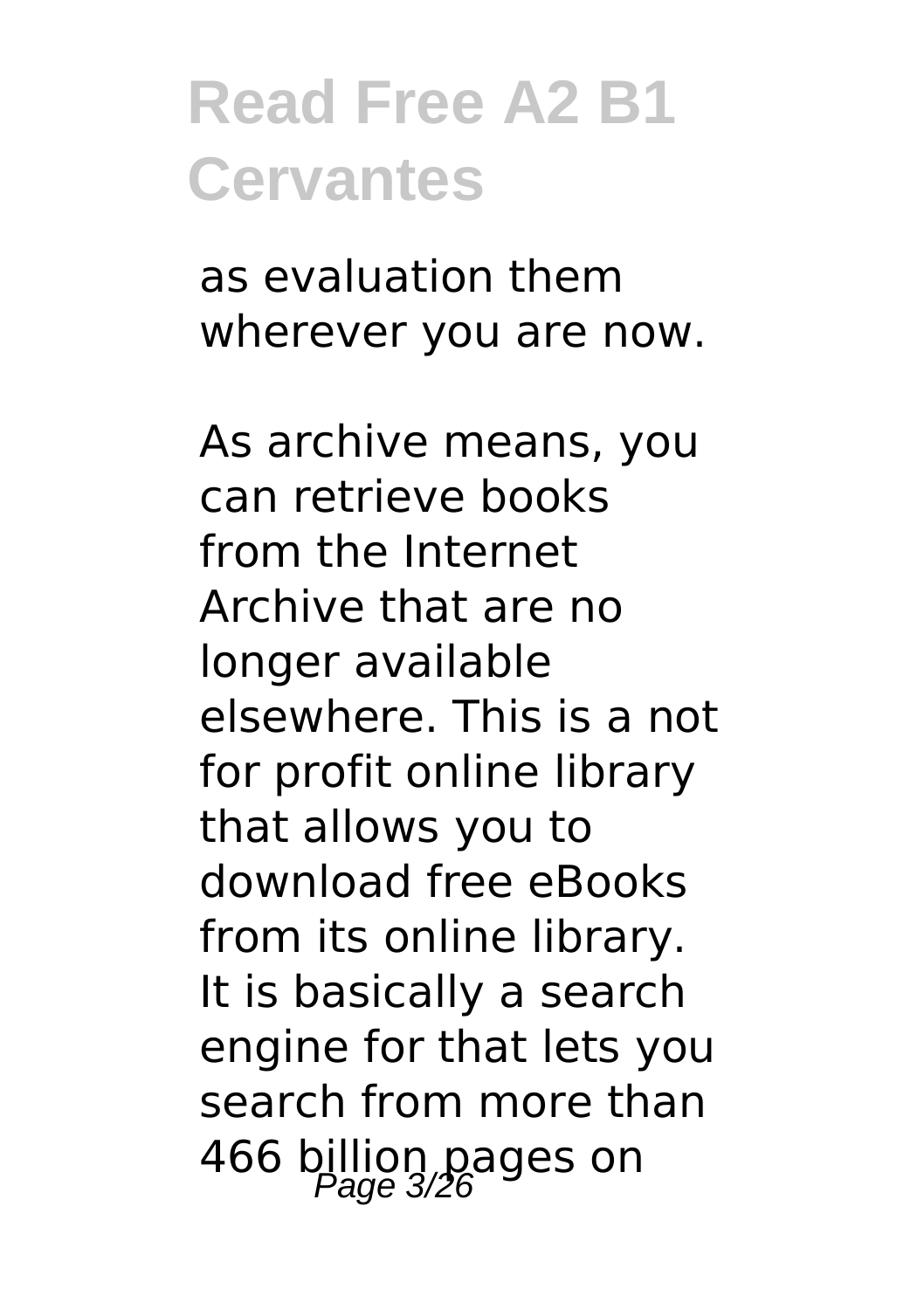the internet for the obsolete books for free, especially for historical and academic books.

#### **A2 B1 Cervantes**

The six levels within the CEFR are A1, A2, B1, B2, C1, and C2. ... – DELE, Instituto de Cervantes for Spanish. – TestDaF, Goethe-Institut for German. – European Consortium for the Certificate of Attainment in Modern Languages for many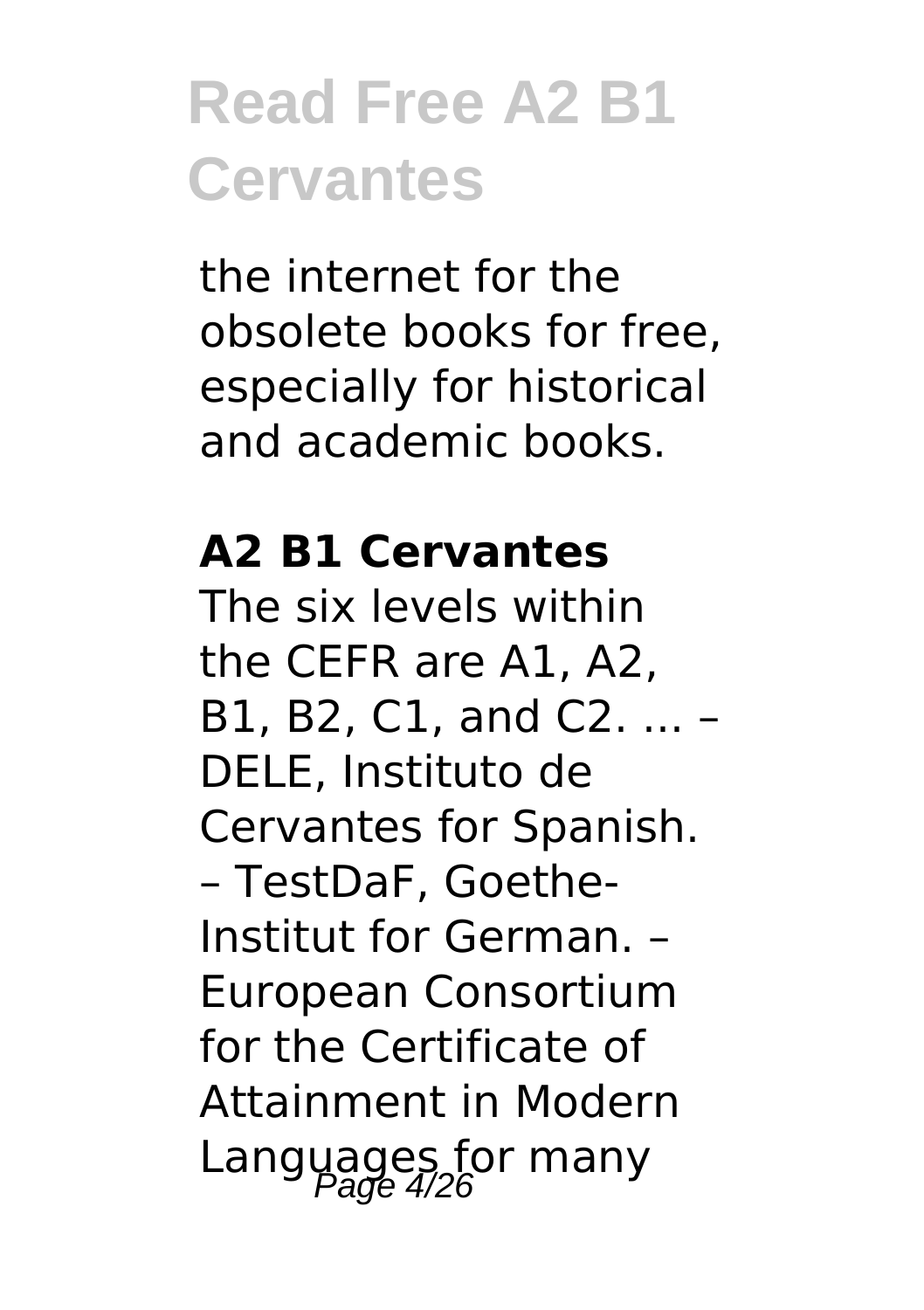other languages.

#### **CEFR Language Levels > A1, A2, B1, B2, C1 and C2** What are the 7 English levels of CEFR? CEFR is an international standard for describing language ability. It

describes language ability on a seven-point scale, from A0 for beginners, up to C2 for those who have mastered a language.. There are seven levels: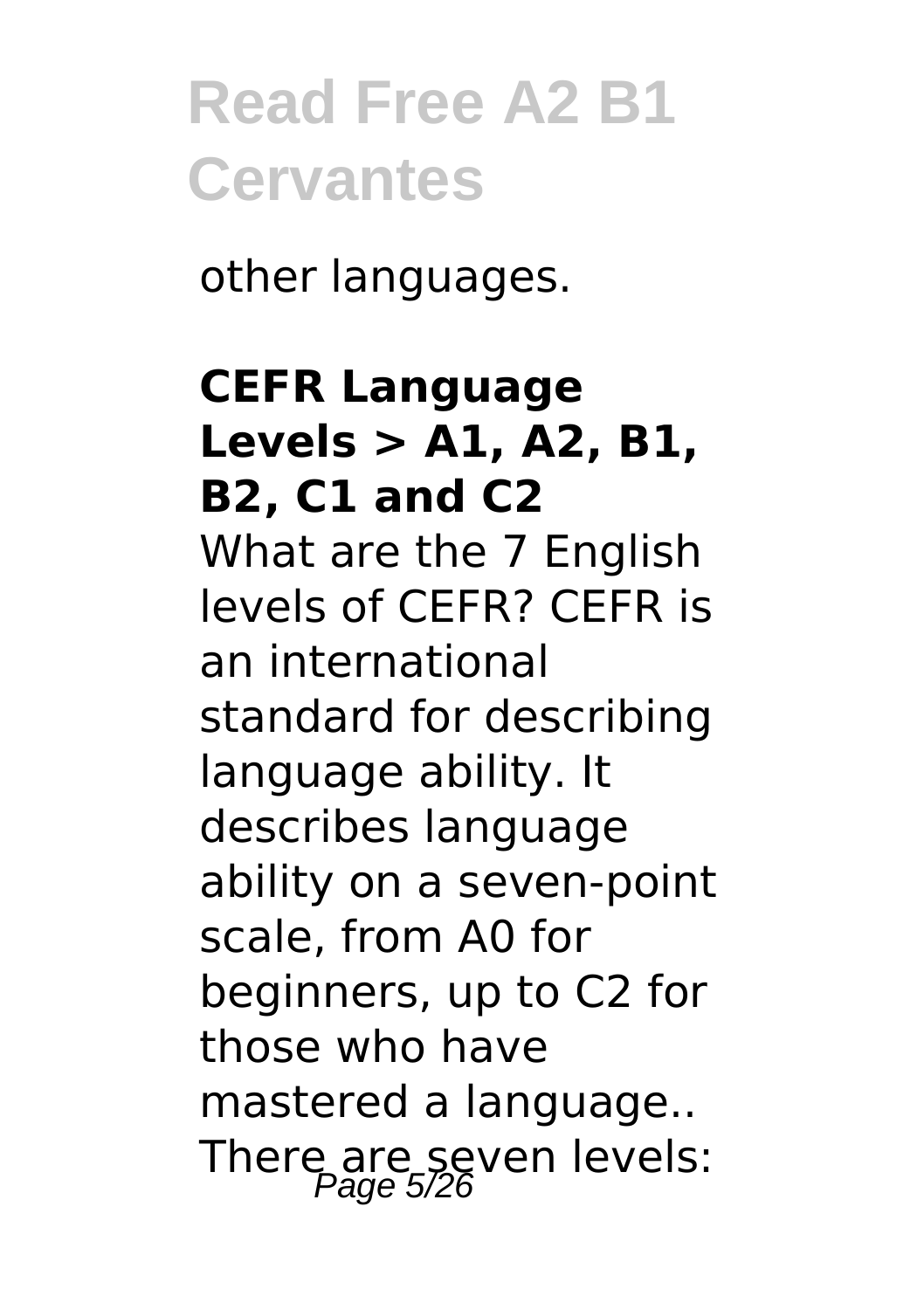A0, A1, A2, B1, B2, C1, C2. These are described in the table below. + Basic language user: A0, A1,  $A<sub>2</sub>$ 

#### **What does CEFR Levels A0 A1 A2 B1 B2 C1 & C2 mean ...** DELE A2/B1 PARA ESCOLARES PRUEBA DE COMPRENSIÓN DE LECTURA ANUNCIOS A TEATRO. La Asociación Amigos del Teatro informa a todos los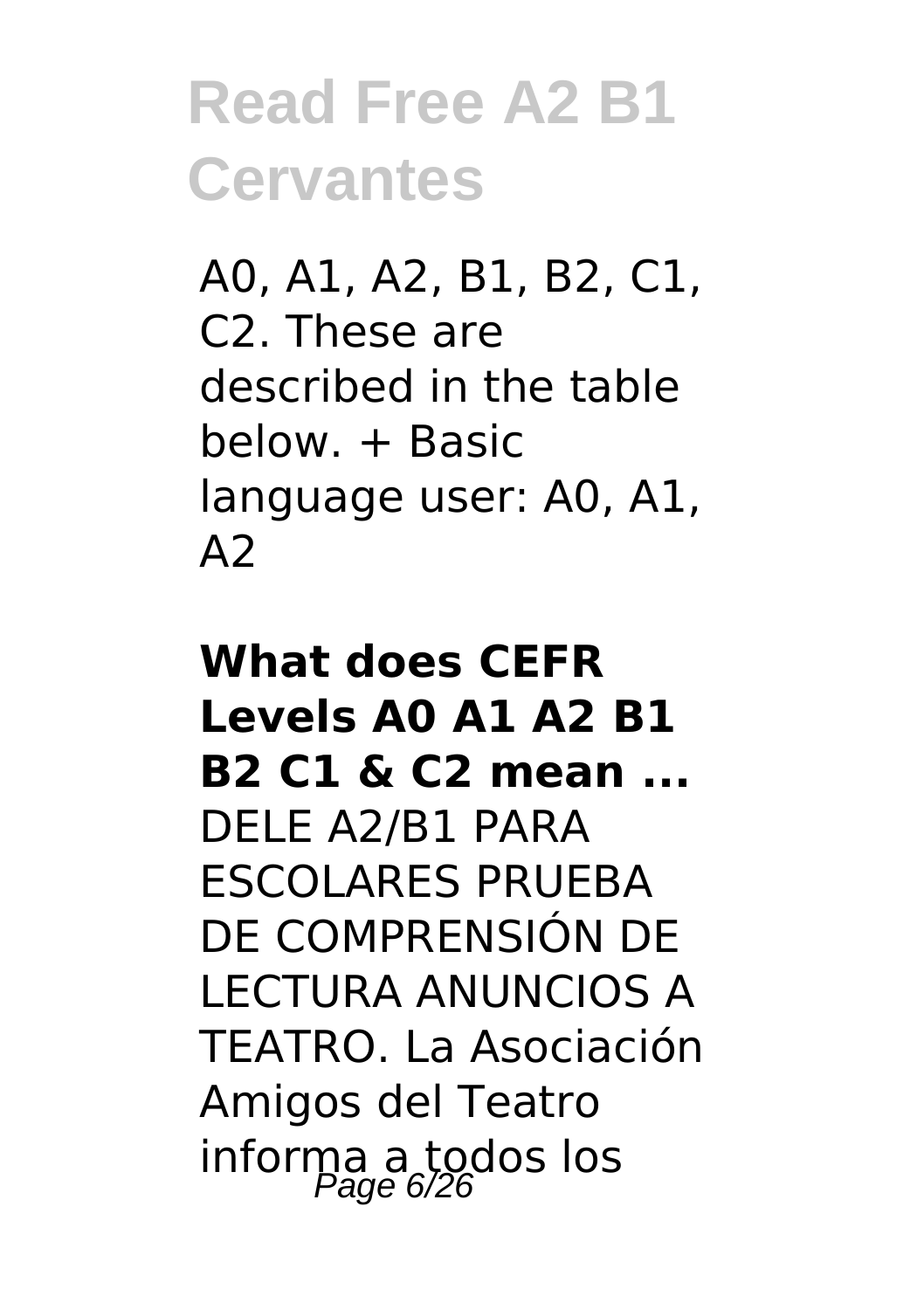interesados que ha programado un viaje el sábado 18 y el domingo 19 al pueblo de Almagro para asistir al Festival Internacional de Teatro en la calle. 150€ (transporte, hotel y visitas guiadas).

#### **A2/B1 - Instituto Cervantes**

These prices can be increased by the examination centres. Combo offer: General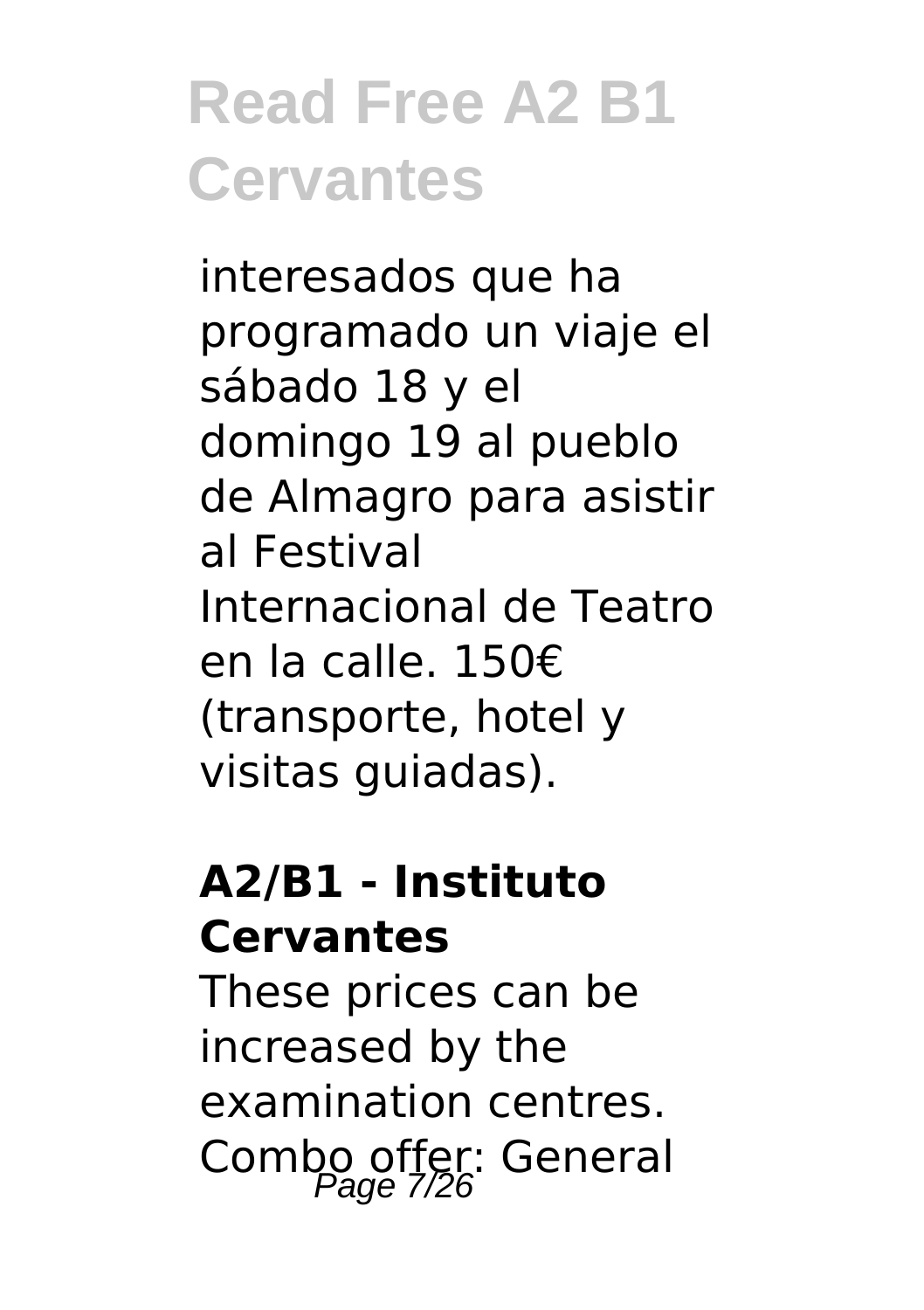course + DELE Now when you enrol in our regular Spanish course and register for your DELE exam at the same time, you get HUGE discounts: a 15% discount on the course fee plus a 15% discount on the DELE fee.

#### **DELE dates and fees 2022 - Instituto Cervantes** El Diploma de español nivel A2 acredita la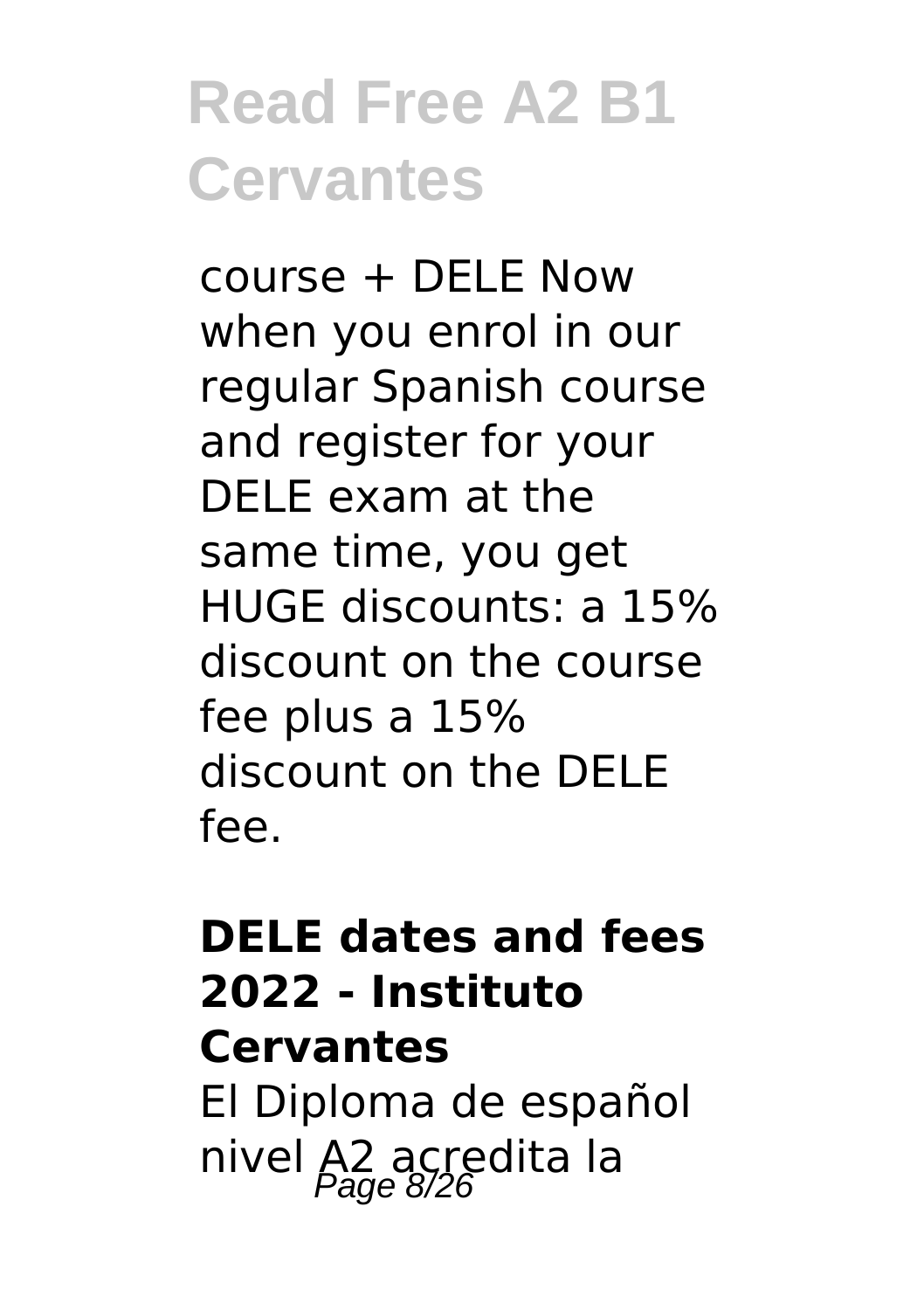capacidad del usuario de la lengua para: comprender y utilizar expresiones cotidianas de uso frecuente, relacionadas casi siempre con áreas de experiencia que le sean especialmente relevantes por su inmediatez (información básica sobre sí mismo y sobre su familia, compras y lugares de interés, ocupaciones, etc.);

Page 9/26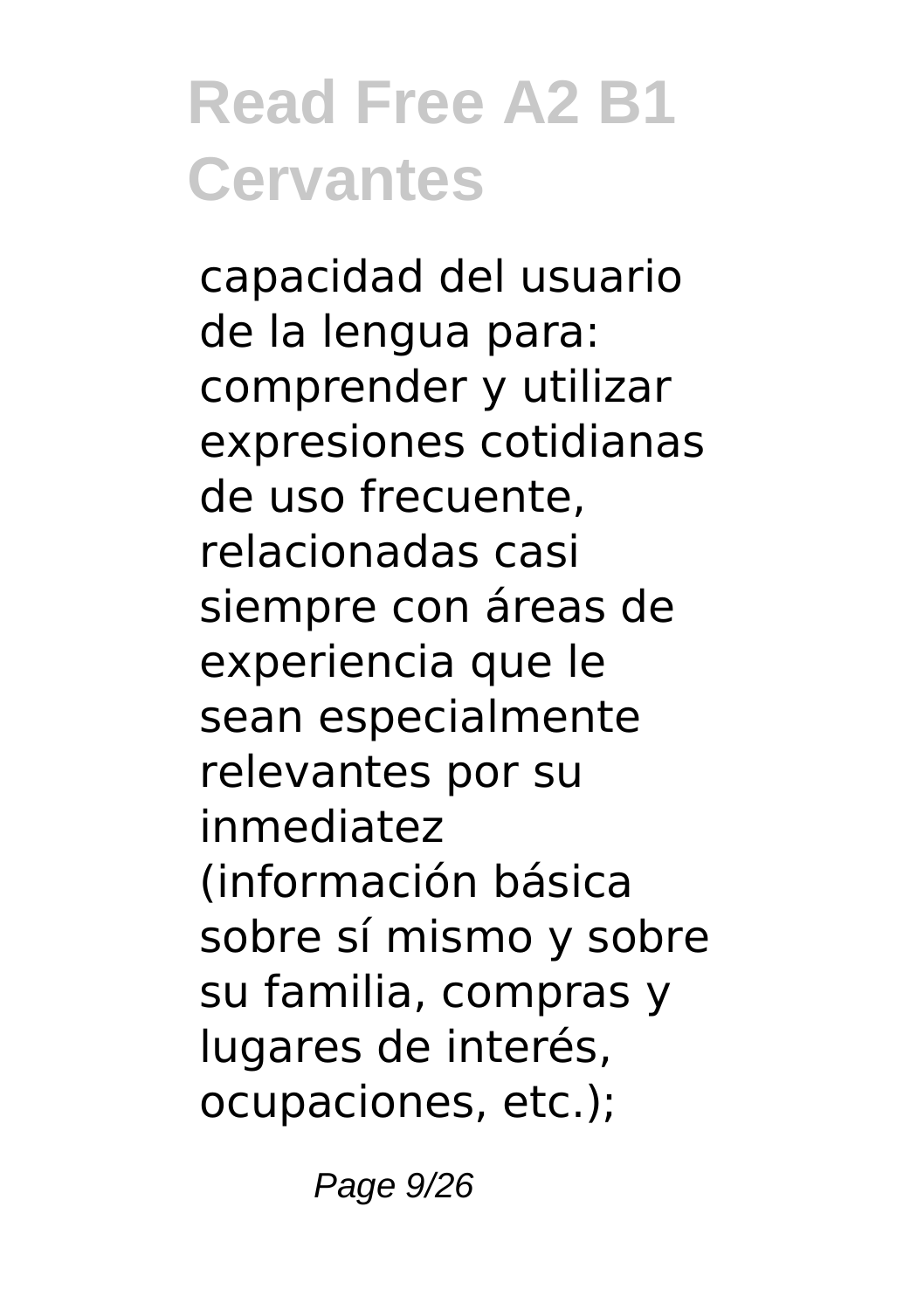#### **Exámenes DELE A2 | Exámenes - Instituto Cervantes**

I finished my Duolingo tree just three weeks ago and still practicing a lot. Yesterday I did an CEFR test and succeeded level A1 but failed the A2 test. I had a 53% score and should have had 70%. The duolingo progress test I did came in at 4.55. I expect to be at A2 within a month or two. Do not think light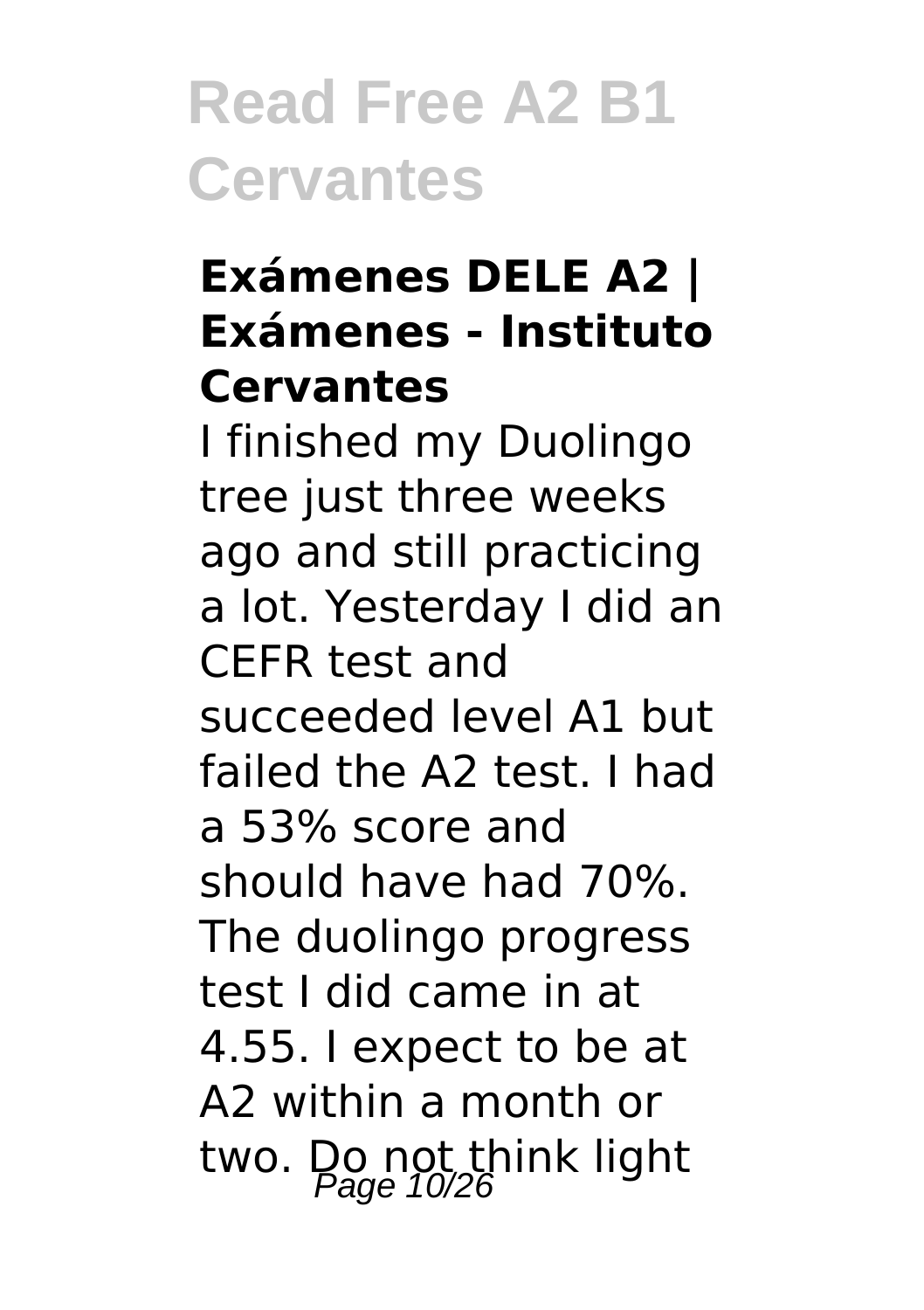of a B1 level and get this level easily.

#### **To what level (A1,A2,B1,B2,C1,C2) do you get on finishing ...** DELE Exams, deadlines and exam dates | Spanish Diplomas. DELE Spanish Diplomas are official titles certifying degree of competence and mastery of the Spanish language, granted by Spain's Ministry of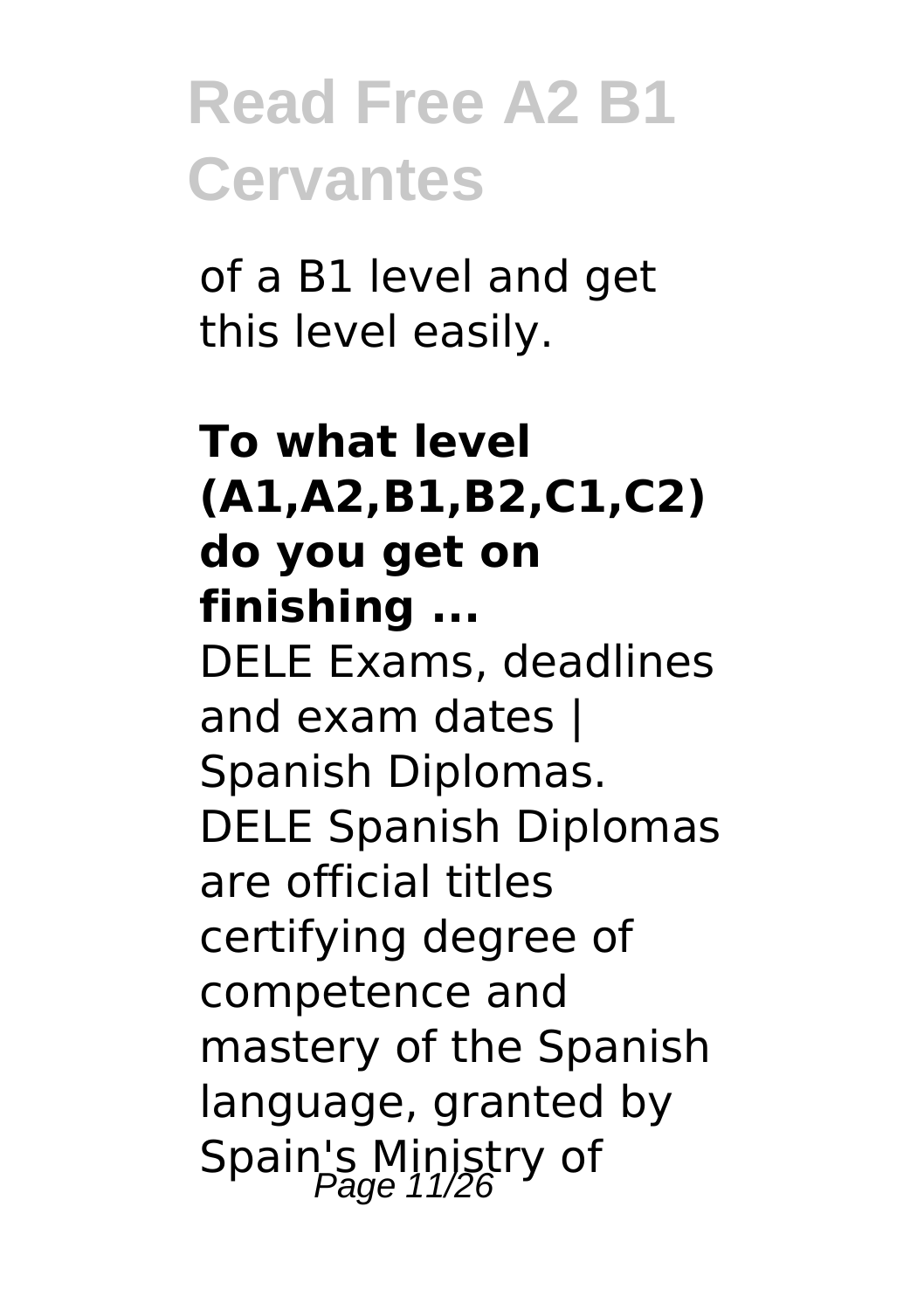Education, Culture and Sport. The Instituto Cervantes organizes examination sessions, while the Universidad de Salamanca in Spain designs the exams and is in charge of corrections and the final ...

#### **DELE Exams, deadlines and exam dates | Spanish Diplomas** Nuevo Examen DELE A1 y A2 (VERSIÓN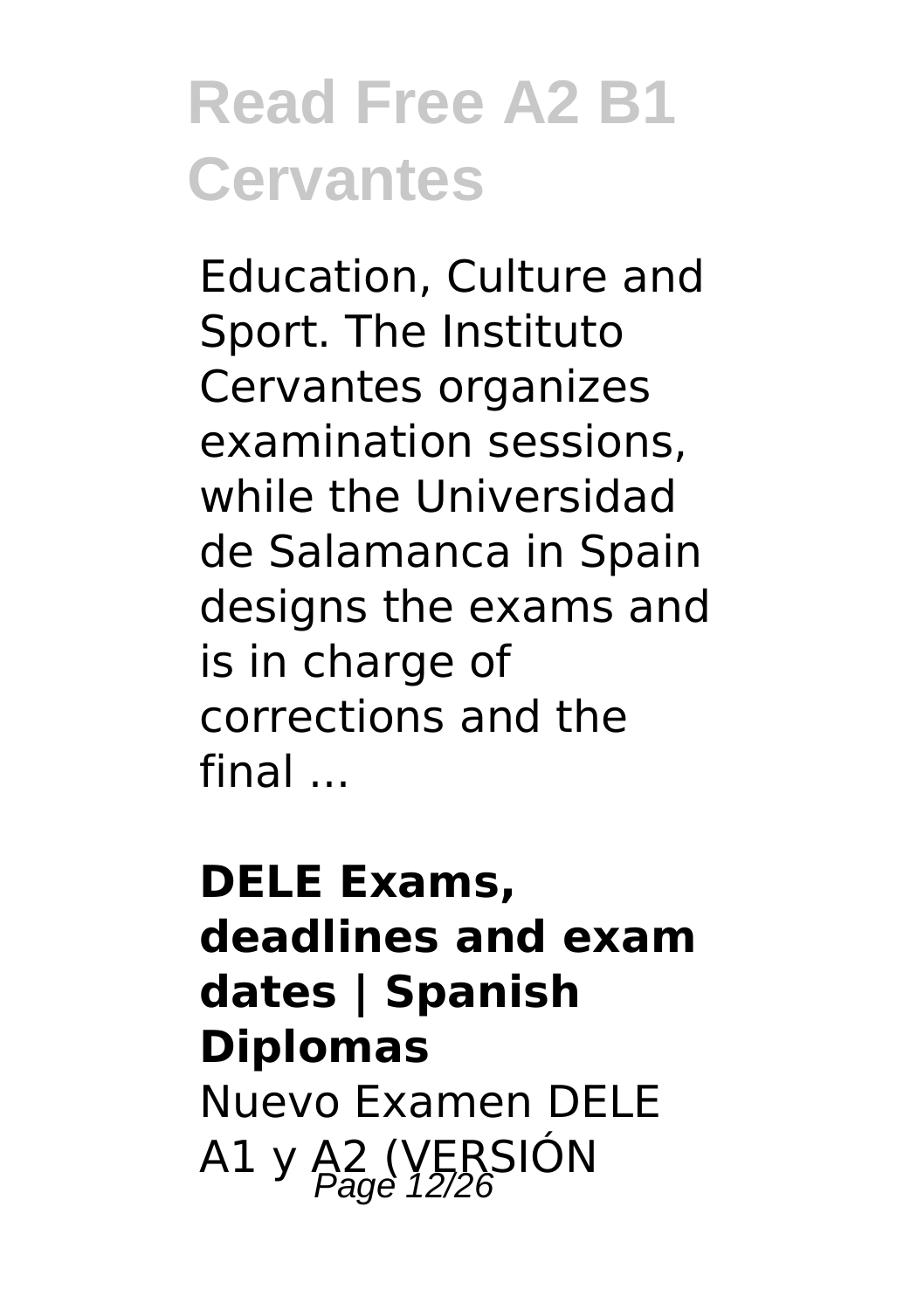2020) Ya disponibles en modeloexamendele los libros Nuevo examen DELE A1 y Nuevo Examen DELE A2 (VERSIÓN 2020). Estas nuevas versiones han sido actualizadas para cumplir con la renovación que ha llevado a cabo el Instituto Cervantes en este mismo año.

**MODELO EXAMEN DELE - A1 - A2 - B1 -**  $B2 - C_{\frac{1}{2} \cap \alpha} - C_{\frac{1}{2} \sqrt{26}}$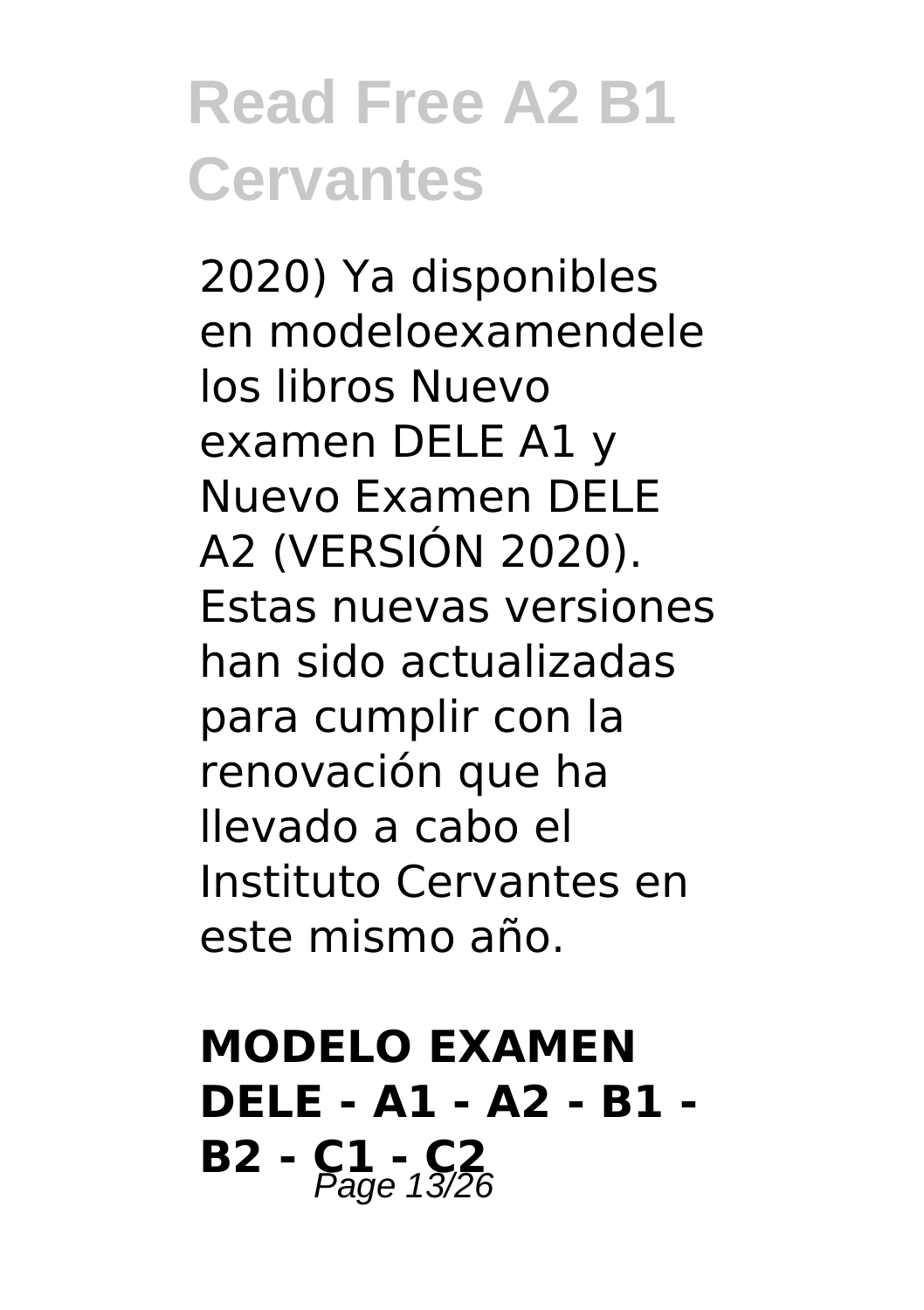The Common European Framework of Reference for Languages: Learning, Teaching, Assessment, abbreviated in English as CEFR or CEF or CEFRL, is a guideline used to describe achievements of learners of foreign languages across Europe and, increasingly, in other countries.The CEFR is also intended to make it easier for<br>Page 14/26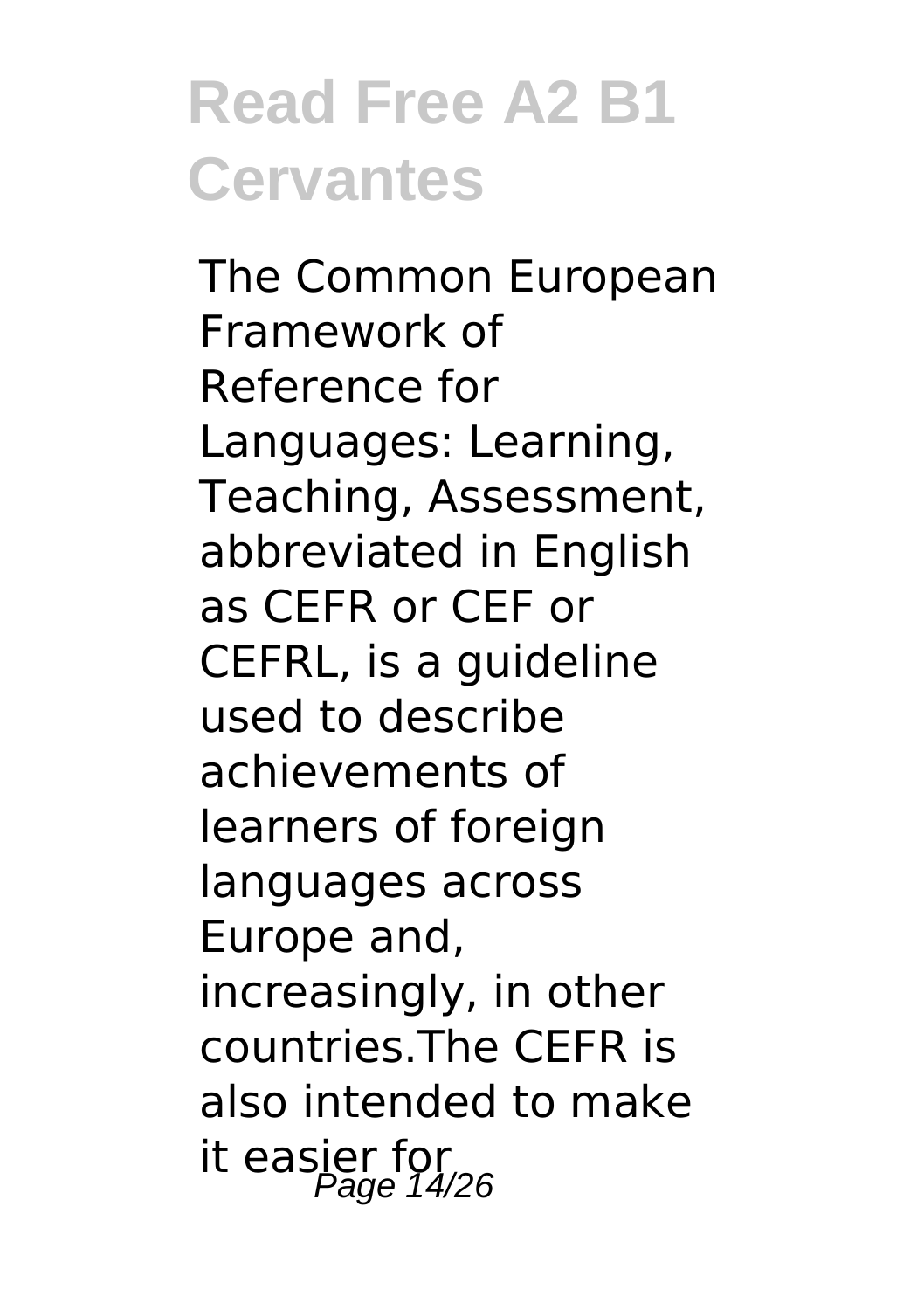educational institutions and employers to evaluate the language qualifications ...

#### **Common European Framework of Reference for**

#### **Languages**

The Instituto Cervantes in New Delhi is located in the heart of India's capital, right next to Connaught Place. To study Spanish at our Institute is much more than just learning the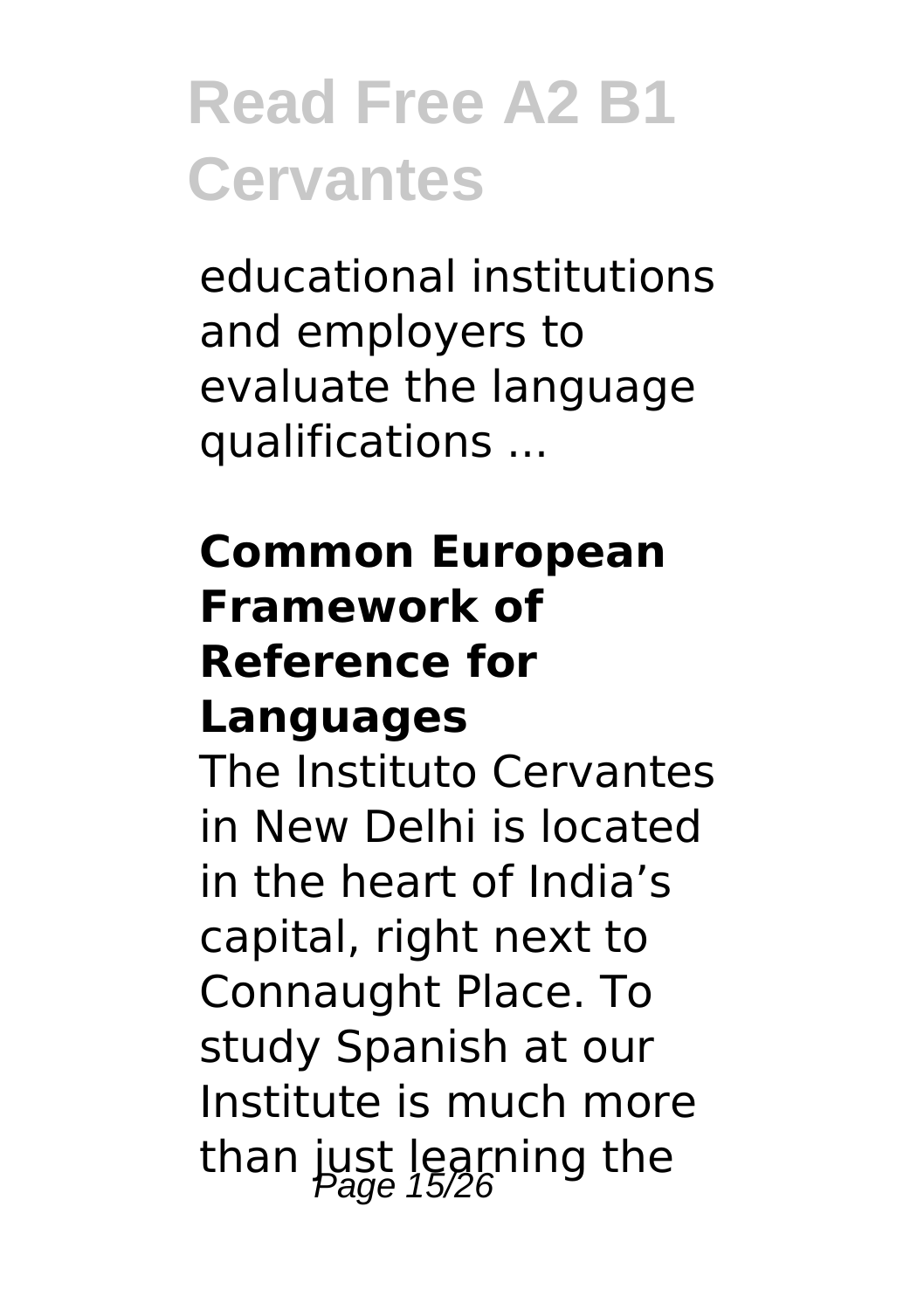language, it is the opportunity to experience and become familiar with the broad range of Spanish-speaking cultures, as students are welcome to participate in the cultural activities regularly held at and ...

#### **Spanish Courses. Instituto Cervantes New Delhi.**

The six levels within the CEFR are A1, A2,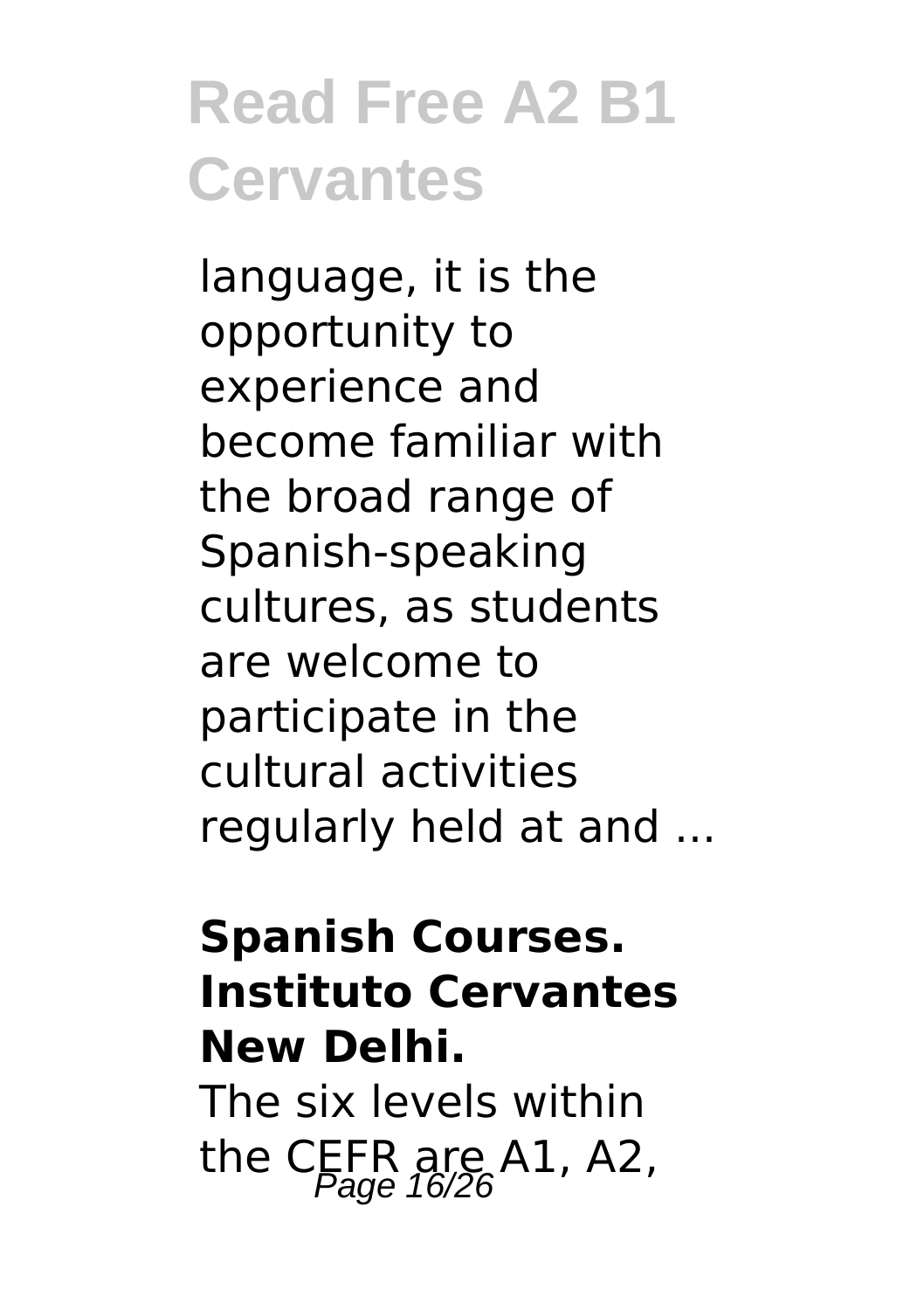B1, B2, C1 and C2. With these levels, you can easily work out your ability in around 40 different languages. The levels are often used casually by language learners to explain their ability at speaking, reading, writing and understanding a language.

### **CEFR Levels: What They Are, Why They Matter, and How to**  $P_{\text{age}}$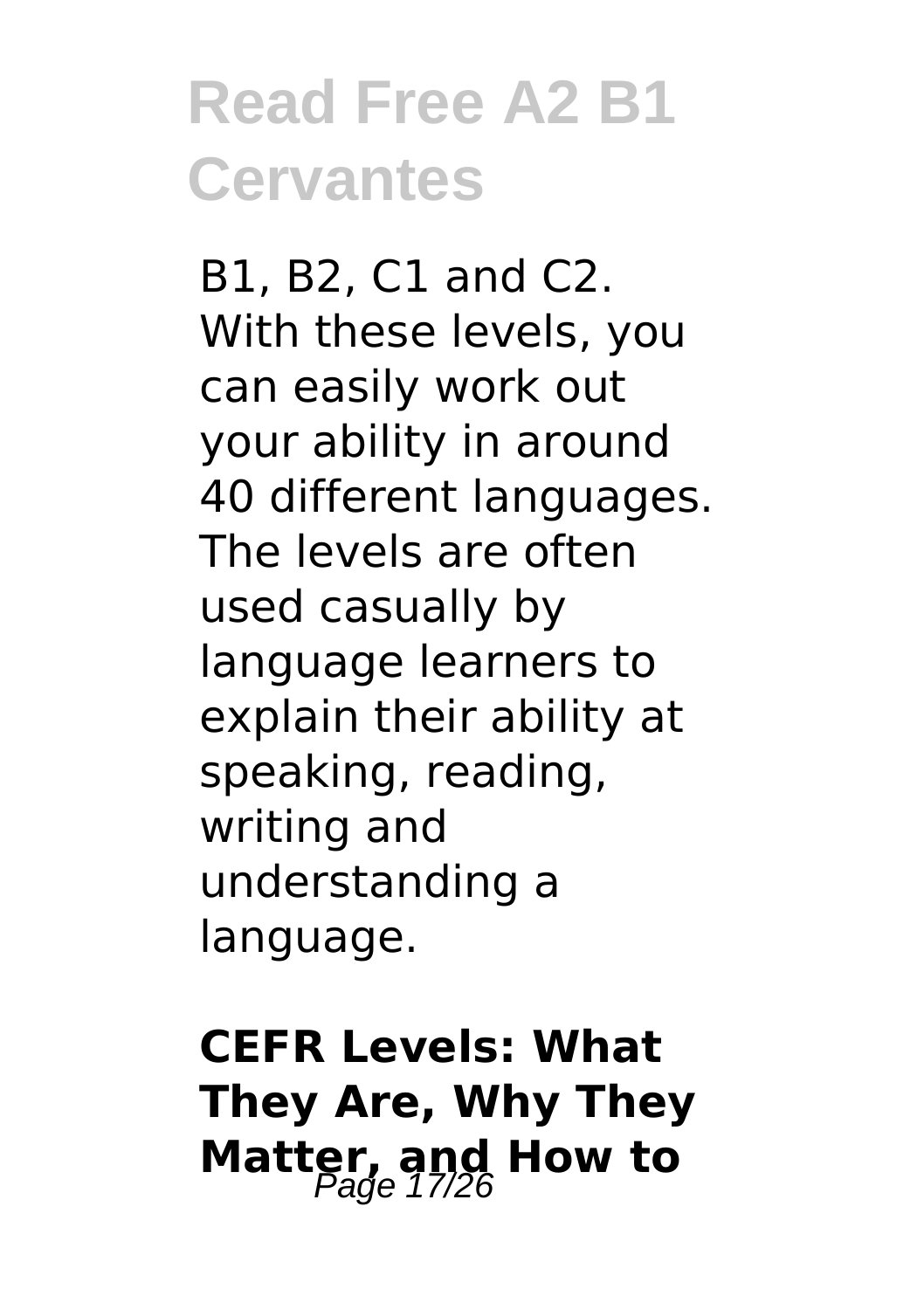**...** DELE A2/B1 Escolar. DELE A2/B1 Escolar  $\Pi\Pi\Pi\Pi\Pi$ 11 $\Pi$ ~17 $\Pi$  NMO ገበ በበበበ በ. 5በ. 11በ በበ  $2n$  מחחמת ה $6$ חמת 구성된 유럽어 공통 평가 기준의 2단계, 3HHH HHHHH DELE A2, DELE B1 NNNN NN.

#### **DELE**N NN NN. NN NN **Instituto Cervantes.**

The Cervantes Spanish language test has 53 questions divided into 5 levels, from beginners  $(A1)$  to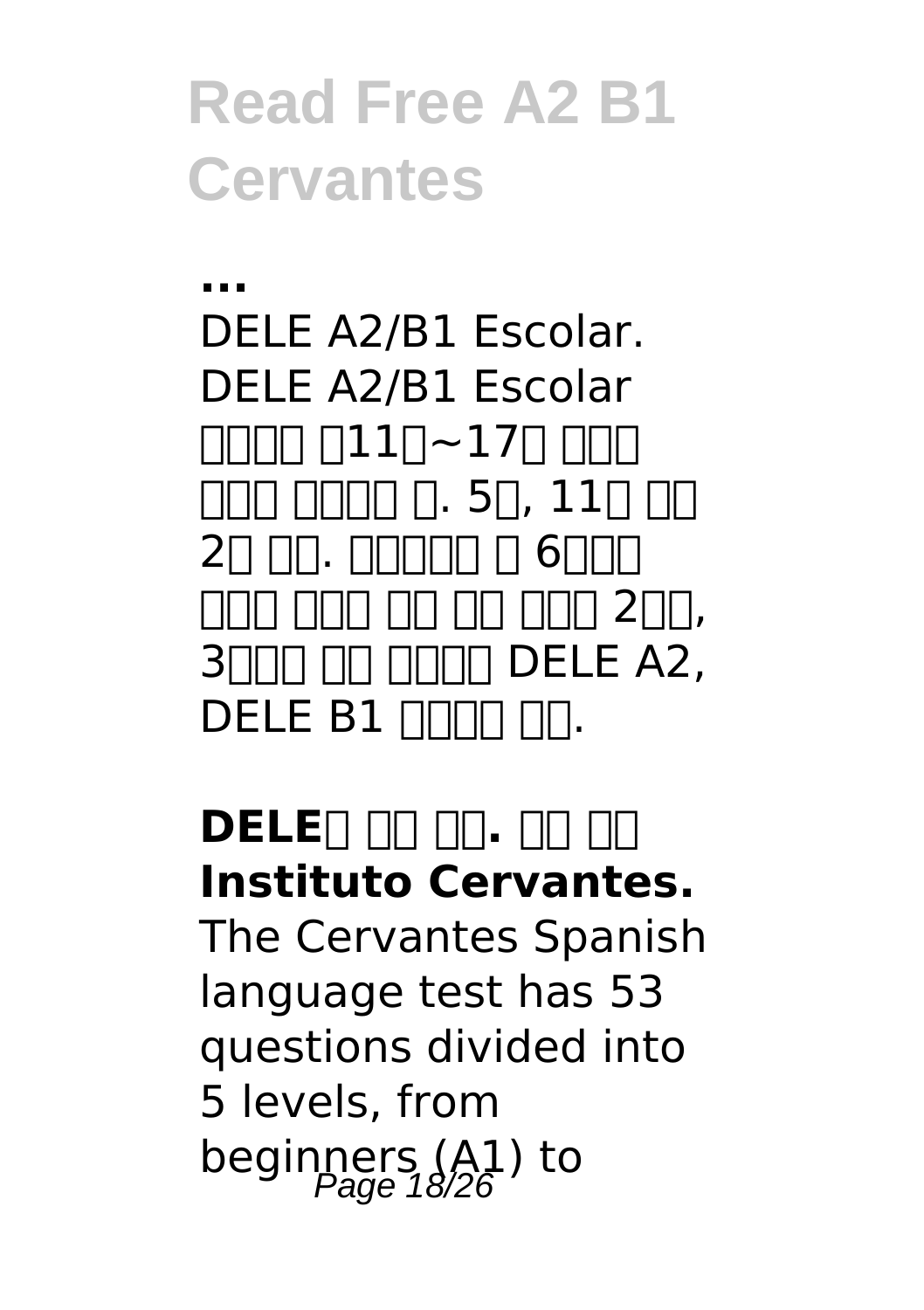advanced (C1). Select the right answer in every sentence and click on the button at the bottom of the page, then you will see your score and an explanation of every wrong answer is given in Spanish.

#### **Test your Spanish level online - Cervantes**  $a1. a2/b1$   $\Box$  $\Box$ 少年考试,请联络中智塞万提斯西班牙语中 OO DOD<sub>age</sub> 19/26<br>Page 19/26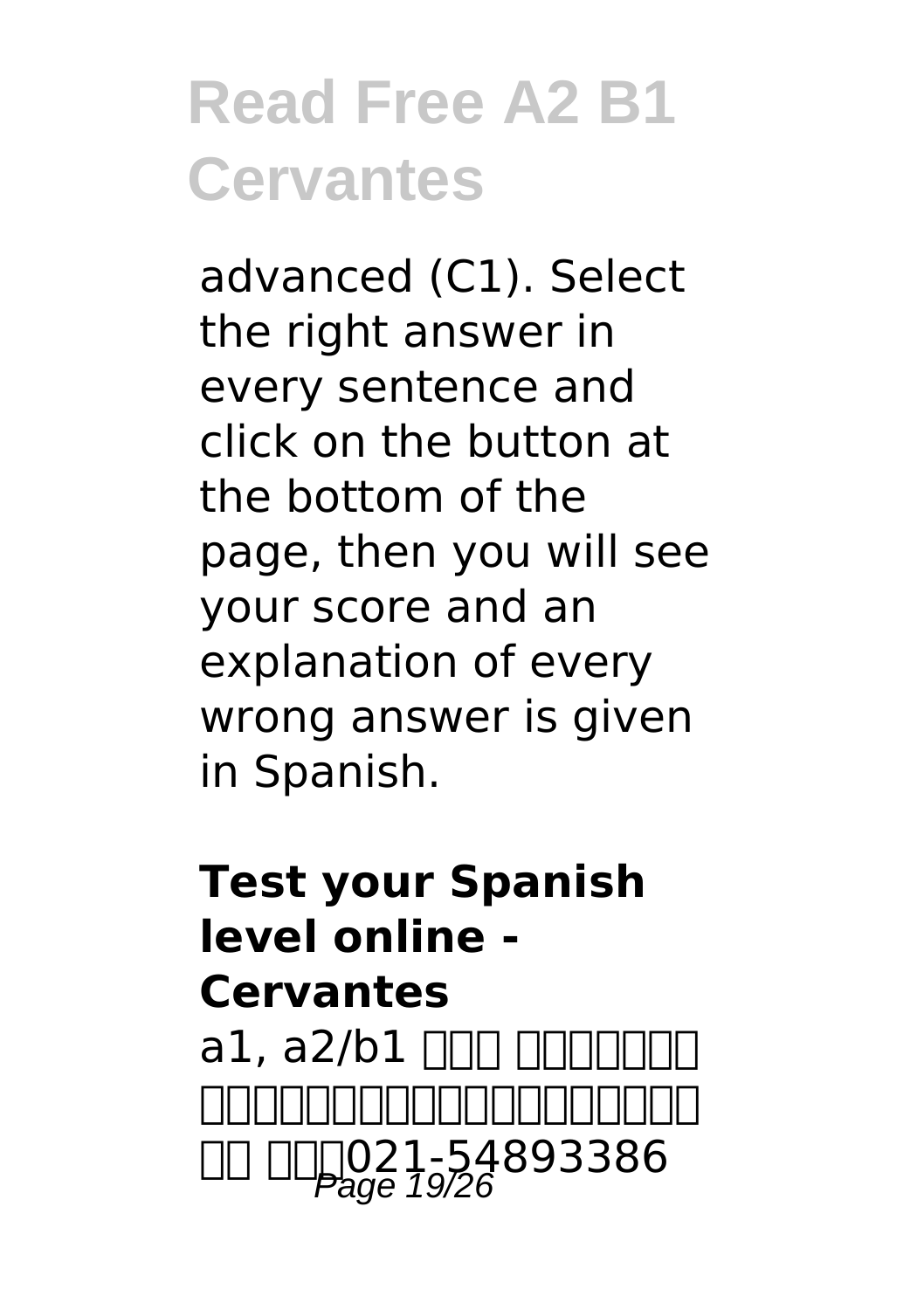**ΠΠΠ** ciic-cervantes@ciic learning.com

#### **上海DELE考试 - 时间和费用 - Instituto Cervantes**  $\Pi\Pi\Pi$  dele a2/b1.  $\Pi\Pi\Pi\Pi\Pi\Pi$  $\sqcap$ nnnnnnnnnnnndd $\sqcap$ ele b1∏dele a2nnnnndele a2nnnndele b1000011 至17岁的考生。因此,出于对考生各自语 言及交流环境的考虑,考试由以下部分组成 hnnn50nnn 听力理解(30分钟)

**考试样卷. 北京塞万提斯学院 - Instituto Cervantes** Page 20/26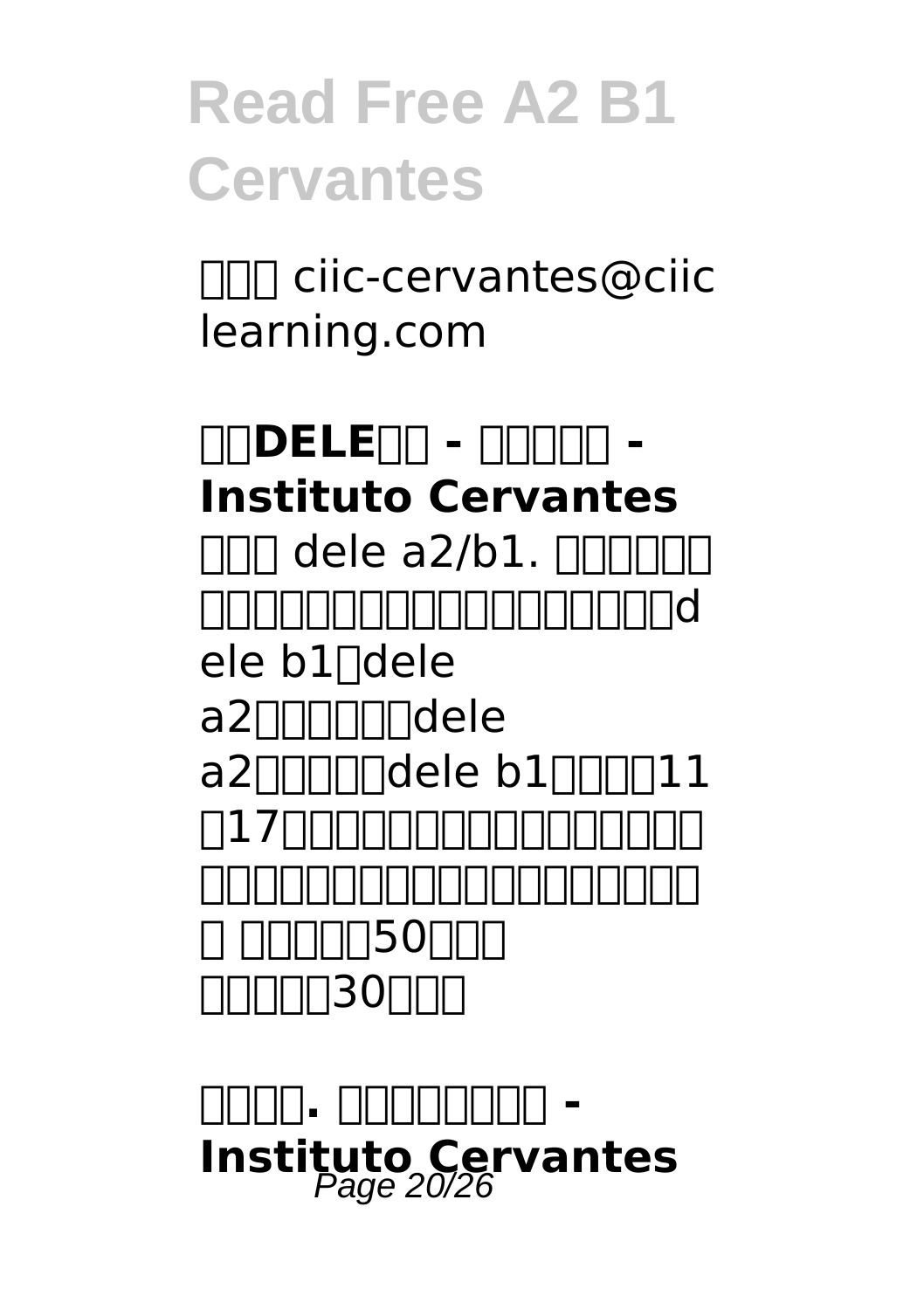Índice de los contenidos de los niveles de referencia del Consejo de Europa en el Plan Curricular del Instituto Cervantes, que contiene los niveles de referencia para la enseñanza de la lengua española.

### **CVC. Plan Curricular del Instituto Cervantes. Índice.** El Instituto Cervantes, en nombre del Ministerio de<br>Page 21/26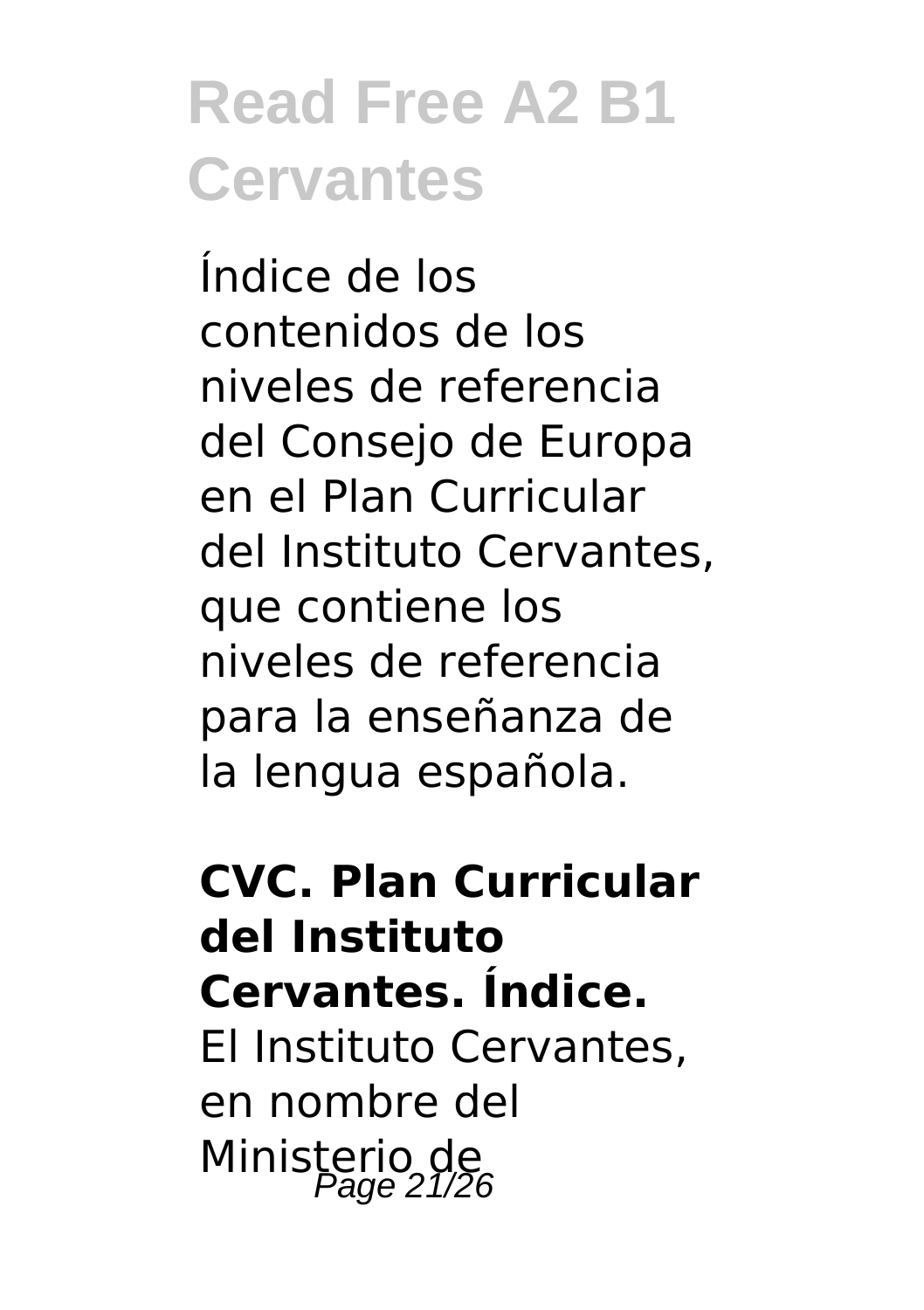Educación y Formación Profesional de España, otorga los diplomas de español DELE. Se trata de títulos oficiales, acreditativos del grado de competencia y dominio del idioma español. Los diplomas de español DELE acreditan el dominio de la lengua en seis niveles, denominados con arreglo a la terminología empleada en el Marco Común ...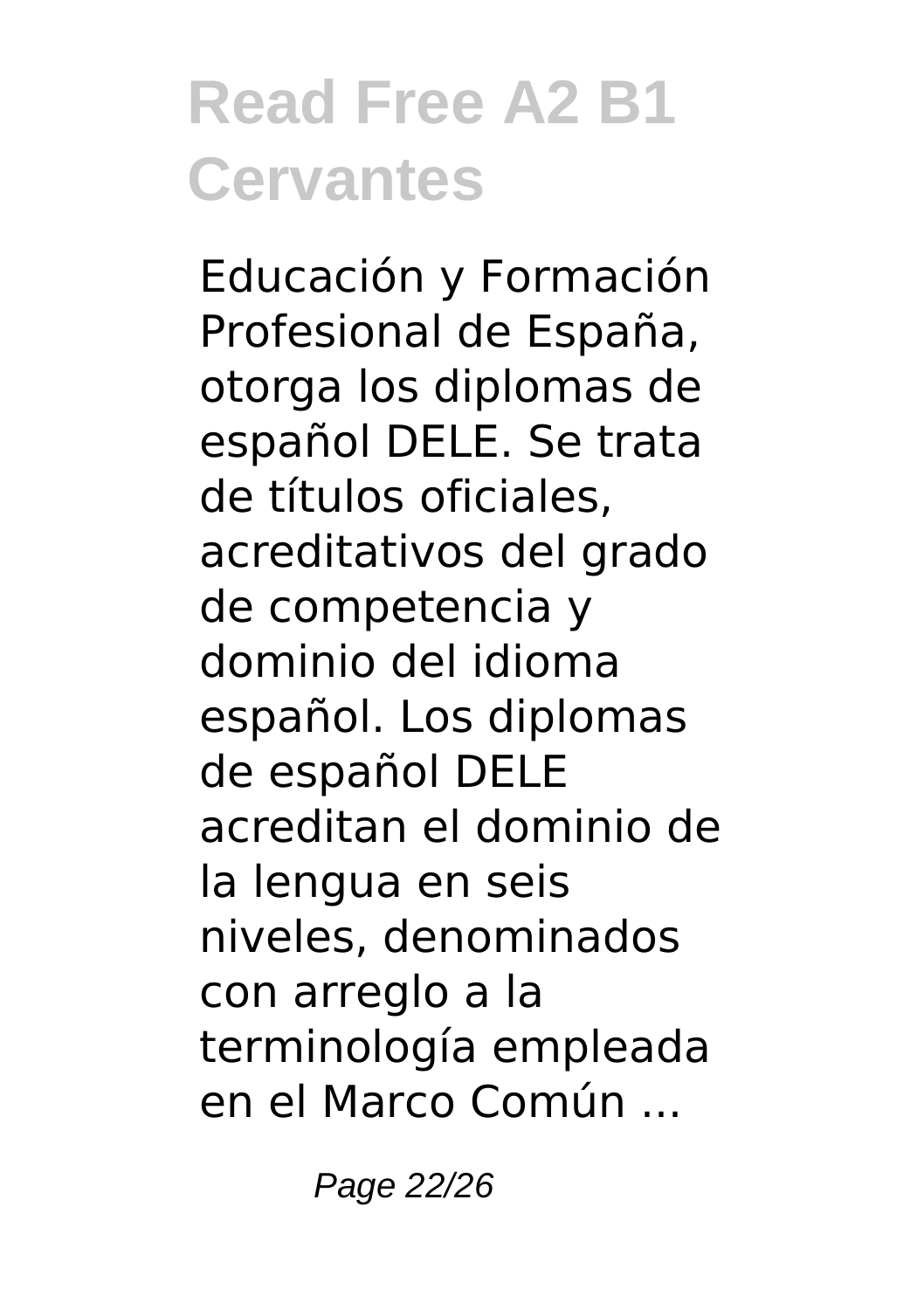#### **Diplomas de español DELE - Instituto Cervantes**

Los seis niveles del CEFR son A1, A2, B1, B2, C1 y C2. Estos seis niveles de referencia son extensamente aceptados como el estándar europeo para evaluar las habilidades de un individuo en alrededor de cuarenta lenguajes.

**MCER > Que Es, Niveles (A1, A2, B1,**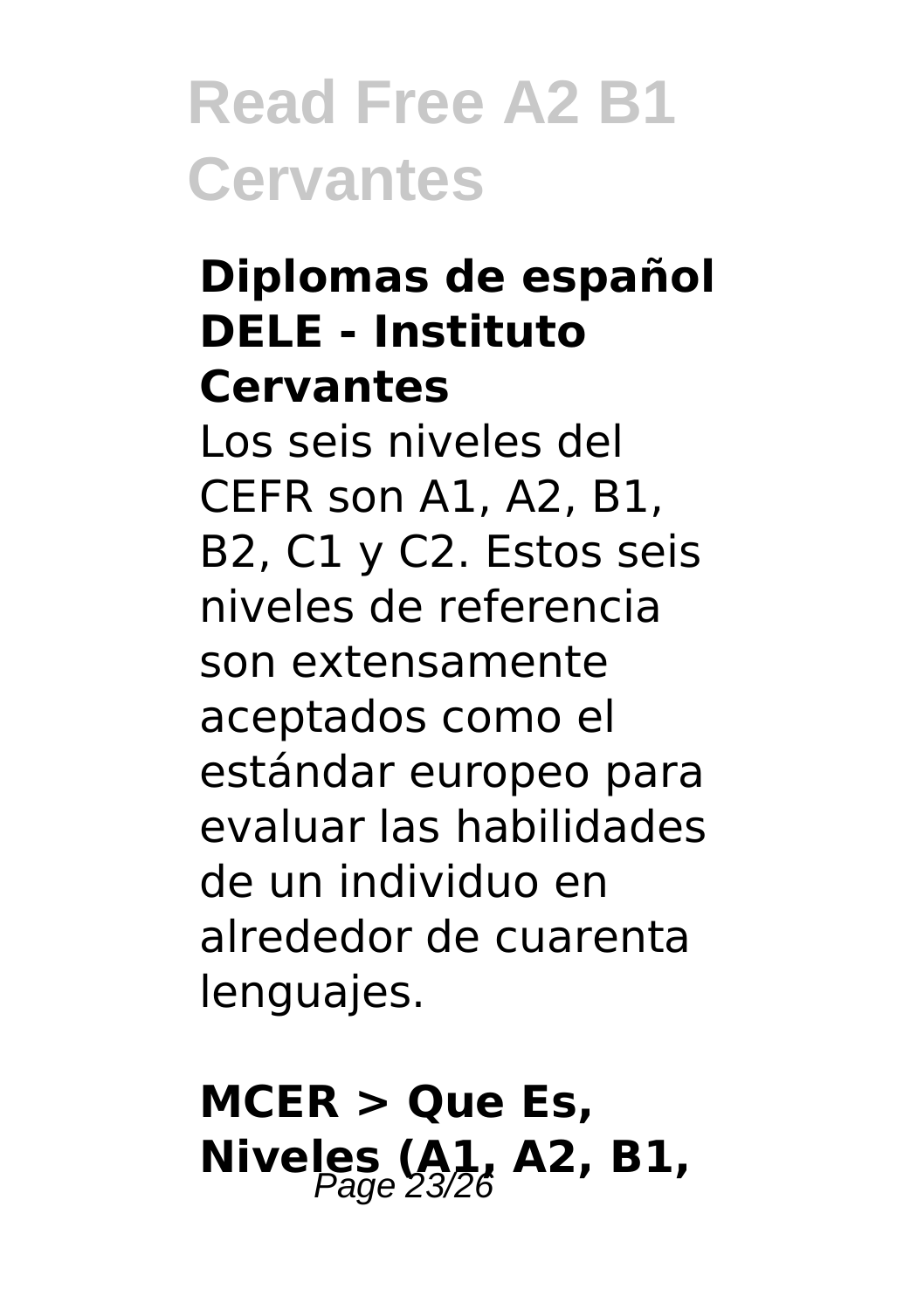### **B2, C1 y C2)**

Dime qué color eres y te diré qué color necesitas A2-B1 Frida Kahlo B1-C2 La civilización INCA. Entre el pasado y el presente A2 Notas sobre las Nanas de la cebolla A1-A2 Salamanca: un clásico A2-B1 Arequipa la linda. Peru A2-B1 El ceviche: de Perú al mundo A2-B1 Navidades con sabor latino A2-B1 Receta del gazpacho andaluz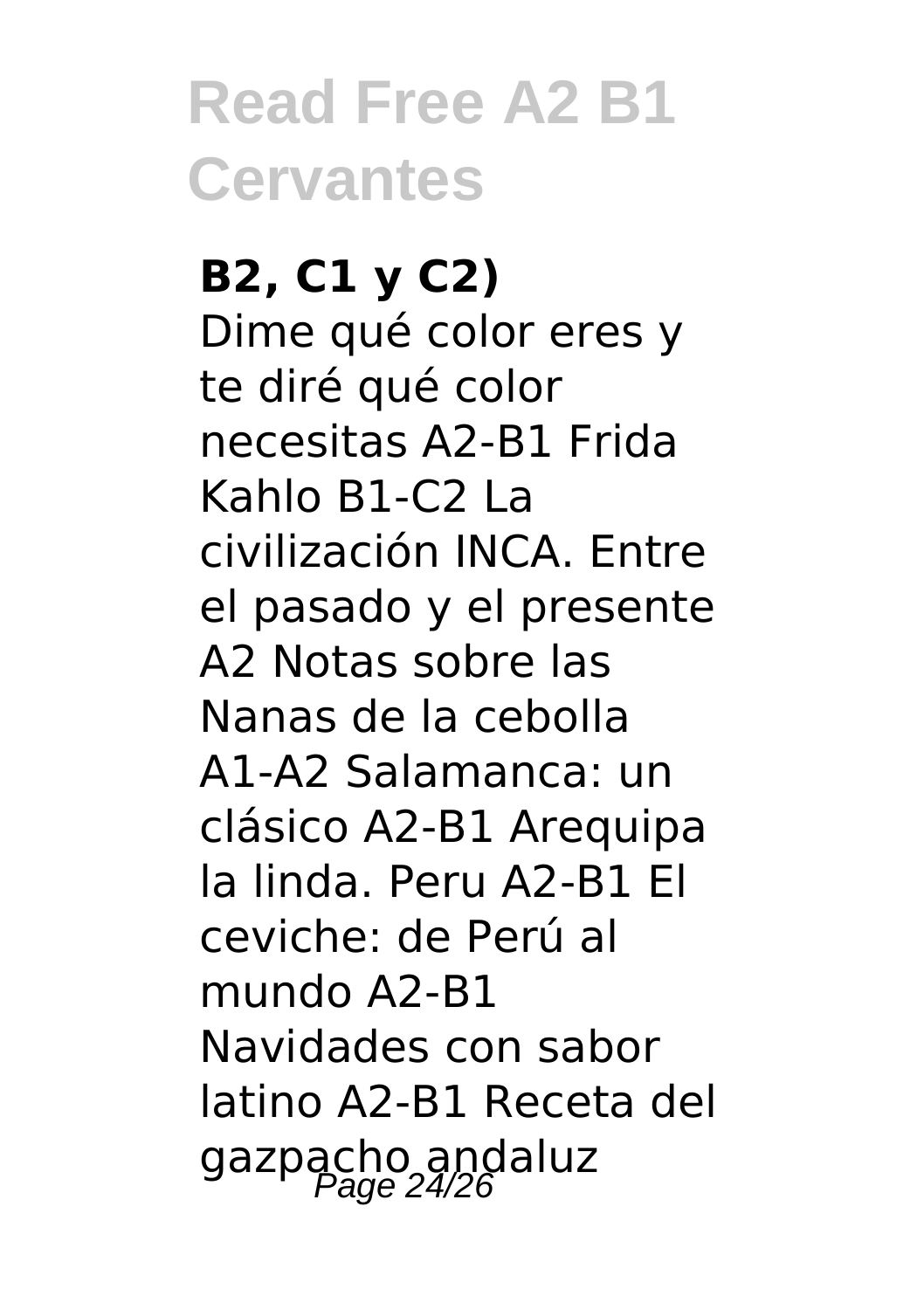A2-B1

#### **Textos Auténticos de la revista de ELE "Punto y Coma ...** Inventario de Gramática de los niveles B1 y B2 del Consejo de Europa en el Plan Curricular del Instituto Cervantes, que contiene los niveles de referencia para la enseñanza de la lengua española.